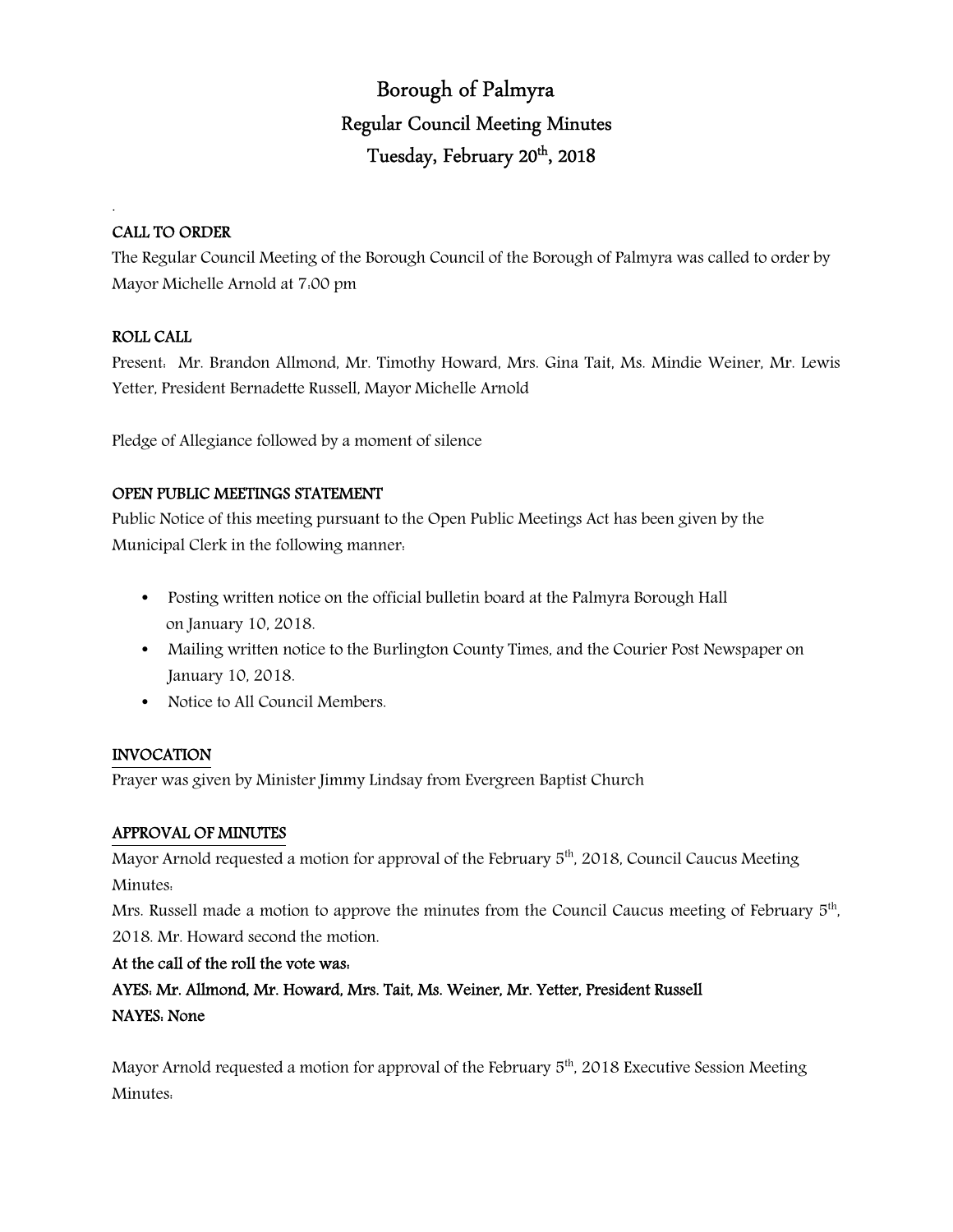Mr. Howard made a motion to approve the minutes from the Entire Executive Session meeting of December 5<sup>th</sup>, 2018. President Russell second the motion.

At the call of the roll the vote was: AYES: Mr. Howard, Mrs. Tait, Ms. Weiner, President Russell NAYES: None Recuse: Mr. Allmond, Mr. Howard

Mr. Howard made a motion to approve the minutes from the beginning half of the Executive Session meeting of December 5<sup>th</sup>, 2018. President Russell second the motion.

# At the call of the roll the vote was:

# AYES: Mr. Allmond, Mr. Howard, Mrs. Tait, Ms. Weiner, Mr. Yetter, President Russell NAYES: None

Having no correspondence currently, Mayor Arnold read the following proclamation into the record:

# PROCLAMATION AMERICAN HEART HEALTH MONTH

Whereas, diseases of the heart and the circulatory system are responsible for over one-half of the deaths occurring annually; and

Whereas, research has contributed to methods of prevention, diagnosis, and treatment of the cardiovascular diseases; and

Whereas, substantial progress in combating those diseases is being made by comprehensive educational and community programs which have brought about swift, wide dissemination and use of such improved methods; and

Whereas these programs of research and education have resulted largely from the teamwork between the American Heart Association, its chapters and affiliates, and the Federal Government, particularly the Public Health Service through the National Heart Institute and the Heart Disease Control Program;

Now, Therefore, I, Michelle Arnold, Mayor of the Borough of Palmyra do hereby proclaim the month of February as American Heart Month; and I invite Citizens of the Borough of Palmyra to give heed to the nationwide problem of the heart and blood-vessel diseases, and to support the programs required to bring about its solution.

In Witness Whereof, I have hereunto set my hand….Mayor Michelle Arnold.

Mayor Arnold then asked for a motion to open the Public Portion. Mrs. Russell made a motion to open the public portion for comments. Mr. Howard second the motion All members present voted in favor of the motion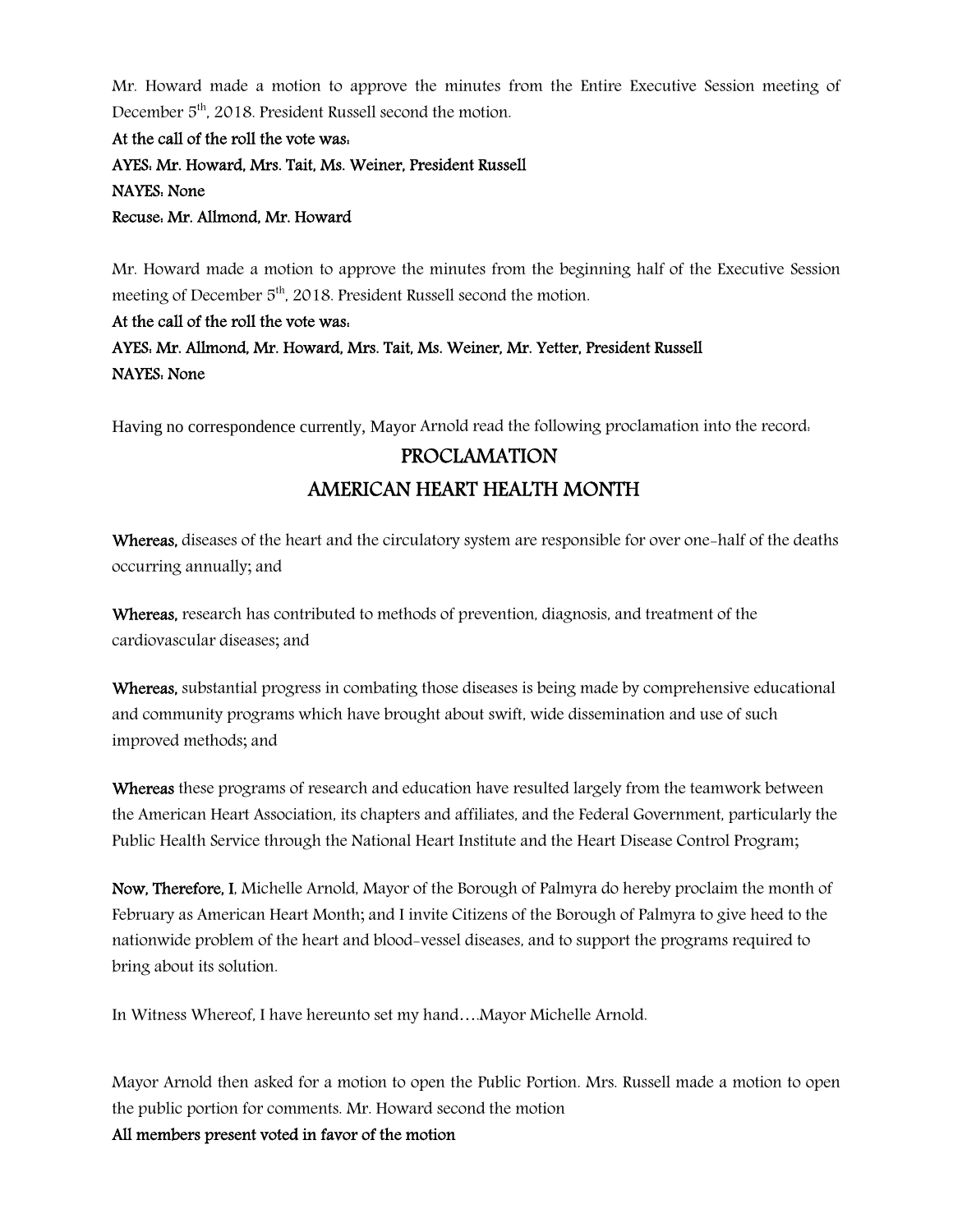No one from the public wishing to be heard, President. Russell made a motion to close the public portion, Mr. Yetter second the motion.

#### All members present voted in favor of the motion.

Mayor Arnold asked if any item needed to be removed from the consent agenda. Council consensus was no.

Resolution 2018-093 to Resolution 2018-96 will be enacted as a single motion, if any resolution needs additional discussion it will be removed from the consent agenda and voted on separately.

Resolution 2018-93, Resolution Authorizing a Refund of Tax Overpayment on Block 152.40 Lot 2195 in the amount of \$425.65

**Resolution 2018-94,** Resolution Appointing Dave Austin to a part-time position in Public Works for shade tree and other efforts at \$22.00 per hour from zero to not-to-exceed fourteen hours per week. Resolution 2018-95, Resolution Authorizing the Local Construction Permit Fee Waiver for Habitat for Humanity for construction of new homes on Block 127 Lots 10 & 11

Resolution 2018-96, Resolution Authorizing the Payment of Bills for the Month of February 2018 In the Amount of \$1,928,271.96

Mayor Arnold asked for a motion to approve the consent agenda as read. President Russell made a motion to approve Resolution 2018-93 thru Resolution 2018-96. Mr. Howard seconded the motion.

# At the call of the roll, the vote was:

# AYES: Mr. Allmond, Mr. Howard, Mrs. Tait, Ms. Weiner, Mr. Yetter, President Russell NAYES: None

Resolutions noted in motion were approved

Mayor Arnold asked for a motion to approve the Treasurer's Reports from December of 2017 and January of 2018. Mrs. Russell made a motion to approve the Treasurer's Reports dated December 2017 and January 2018. Mr. Yetter second the motion.

At the call of the roll: AYES: Mr. Allmond, Mr. Howard, Mrs. Tait, Ms. Weiner, Mr. Yetter, President Russell NAYES: None

#### DISCUSSION ITEMS

Mr. Gural indicated at the last meeting we had a discussion regarding the repayment of the FEMA Grant and we discussed the potential of reaching out to our representatives, to see if the grant repayment could be waived. Mr. Gural stated we have a new emergency generator at the community center, we have currently applied for another grant from FEMA and are always looking at opportunities for available grants from FEMA. Mr. Gural stated that by having our representatives' reach out to FEMA we risk the chance of possibly not receiving another grant from FEMA. Mr. Gural indicated we owe the \$22,000.00 and we should just pay it back. Mrs. Tait stated we have received a lot more from FEMA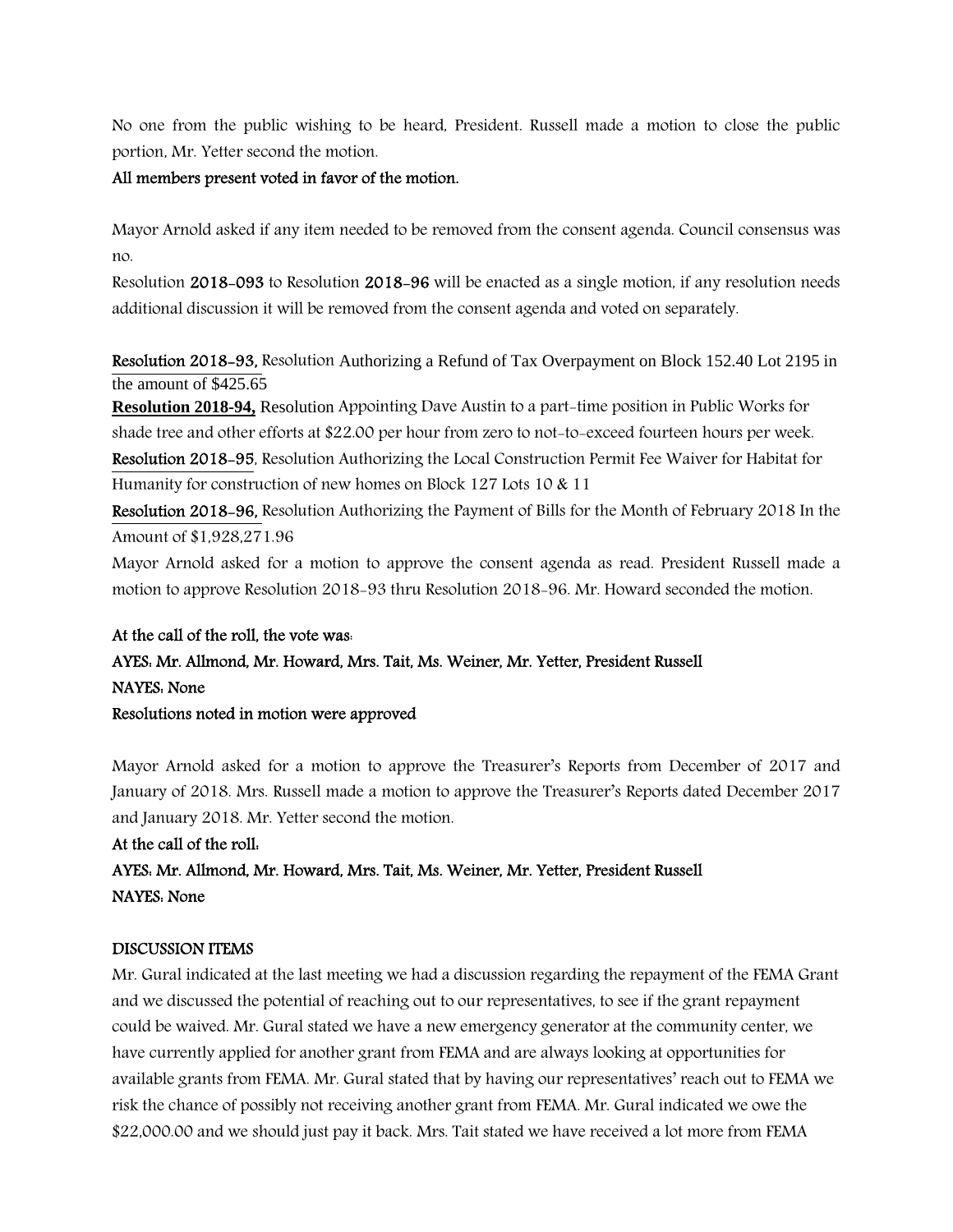than that \$22,000.00. Mrs. Weiner indicated, what was done down there regarding the flooding needed to be done anyway, we should just pay it. Mr. Howard indicated that council was all in agreement that we should return the money. Mr. Gural indicated he will notify FEMA we will be returning the funds and we will discuss it and put it in the budget at our budget meeting.

Mr. Gural stated he spoke with the Eric Nooney from the Burlington County Mosquito Control, who has indicated as soon as he can confirm it with his supervisor he will be happy to come to the Borough and speak with Council. Mr. Gural stated he is just awaiting confirmation of date.

Mayor Arnold requested approval for overnight stay in Atlantic City for the New Jersey Annual Spring Conference of Mayors which is being held April  $25<sup>th</sup>$ , 2018 thru April  $27<sup>th</sup>$ , 2018. Ms. Weiner stated education is always wonderful when you can bring information back to the Borough. Mr. Howard and Mr. Almond indicated it was ok.

Mr. Gural stated Mr. Rosenberg had the opportunity to review the lease from the Fire Company, it can be discussed in detail at the work session in two weeks as it is a work in progress.

Mr. Rosenberg and Ms. Jackson look for an ordinance of the Borough of Palmyra which addresses Junior Firefighters and/or Auxiliary. Mr. Gural stated unfortunately the Borough does not have one. Mr. Gural stated that before the children can be signed up to be volunteers and ordinance must be adopted which allows for it. Mr. Gural stated he check with our insurance company regarding the junior firefighters and they are ok with it as long as we have an ordinance and we abide with the state statutes regarding the junior firefighters. Mr. Gural also noted that those members must be appointed just like other fire fighters. Mayor Arnold asked Mr. Rosenberg to prepare the ordinance for our next meeting. Mr. Gural stated Mr. Rosenberg prepared a permission slip for our student volunteers who wish to participate in projects within the Borough. Mr. Gural indicated he spoke with the insurance consultant regarding the permission slip and they have no issues regarding it or insuring the children. Mr. Gural stated we already have volunteer insurance however it is for those 18 and older. Mr. Gural stated the insurance company is willing to rewrite the policy to included 14 year olds and up however it would be necessary for the Borough to list all the programs which they might participate in. Mr. Gural asked if anyone has a program which they would like to have added to the listed please email it to him so he can send it to the insurance company. Mr. Rosenberg stated the Borough does background checks on all of our employees to make sure they have no disabling record, don't we own the same obligation to the children to make sure no person with whom they are volunteering with falls within prohibited restrictions. Ms. Weiner inquired that council members, anyone who comes out to volunteer who would be in contact with the children would need a background check. Mr. Rosenberg stated if someone has a record and has contact with the children in our community based upon an Official Borough function and the question is raised if the Borough vetted the adults who were supervising the children, what then. Ms. Weiner asked Chief Pearlman if the police department could do something like that. Chief Pearlman stated for what Mr. Rosenberg is recommending they would have to go to Morpho. Mr. Gural stated the cost is about \$45.00, whomever would have to pay for it out of pocket then submit a voucher and the Borough would reimburse them the cost as long as there were no records indicated Mrs. Russell stated anyone who is involved with kids and is over the age of 18 is well aware of these types of background checks. Chief Pearlman stated background checks are not transferable, so if it was done for another organization it could not transfer here, they would need to be done again. Mr. Gural stated if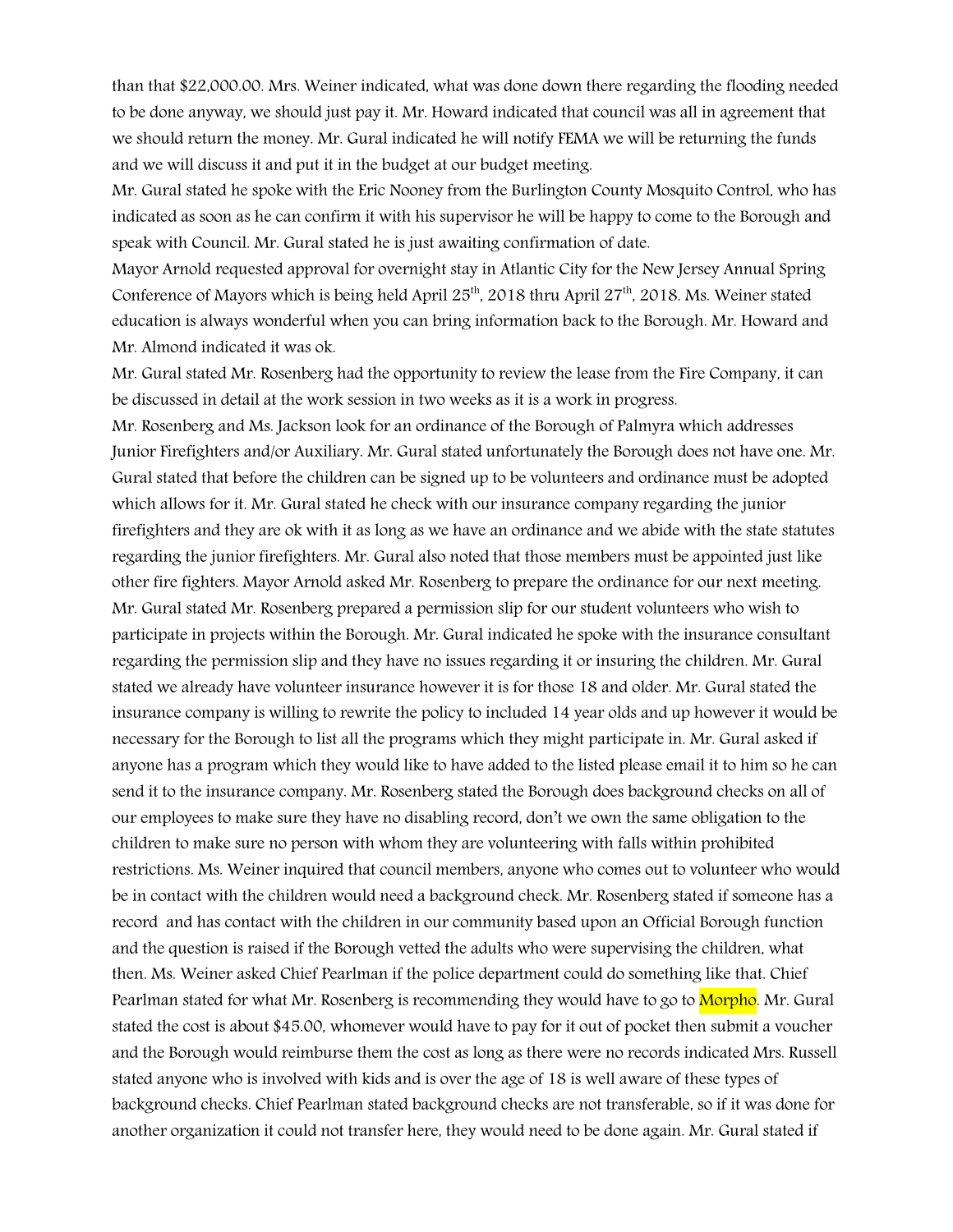you would like to do that the necessary paperwork can be obtained from Chief Pearlman and or Mr. Gural. Mr. Rosenberg stated we should establish as policy.

Mayor Arnold indicated she had questions regarding the permission slips and community service credit. Mrs. Tait stated the community service credits are handled by Mrs. Foster at the high school. Mrs. Tait indicated Palmyra High School does not have a community service requirement to graduate, however the children are wanting to get community service for resumes and college entrance profiles.

#### ADMINISTRATOR REPORT

Mayor Arnold noted that the Tri-Boro Vets building has been demolished.

Mr. Gural stated the Solid Waste/Trash collection bids are due back March  $7<sup>th</sup>$ , 2018. This is a major part of our budget and we won't know till they are in what day or days trash collection will be. Mr. Gural indicated many companies wanted to know if they could pick the bulk trash day, so he wanted to know how council felt about changing the day. Council indicated due to the numerous items which would need to be accomplished to change that date they wanted to keep bulk trash on Monday. Mr. Gural indicated code enforcement, public works and the administration are looking at a significate outreach efforts to educate the public regarding trash days, what our code enforcement efforts are, and who our new code enforcement officer is.

Mayor Arnold noted the PPA CBA contract has been signed by all the representatives and is now in place.

Mr. Gural reminded Council and the Mayor of the BURL CO JIF Elected Officials Liability Seminar coming up on March 28<sup>th</sup>, 2018 at O'Connor's in Easthampton at 6:00 pm, and again noted that the Borough gets a \$250.00 credit towards their insurance premium for every elected official who attends. Mr. Gural stated the New Jersey American Water Company is just opening so many streets we can keep up, we just found out they are now going to be working on Race Street, Vine Street, Weart Blvd., Fifth Street and Sixth Street almost 4,300 ft. that's about three quarters of a mile of a mile of additional damaged streets.

Mr. Gural noted the DCA Small Cities Housing Rehab Mid-point hearing was held for the 2016 housing rehab grant we received. Mr. Gural indicated we need three more obligations to satisfy the funding, and we are actively extending our outreach services to the public to let them know this funding is available. Mr. Gural stated the security camera project is up and running. All cameras have not yet been installed as we have encountered a few issues in the field with having to install some poles, electric etc. Mr. Gural stated there are a few change orders coming, so that we can finish the project, possibly four however we are still be under budget.

Mr. Gural sent the draft budget for 2018 to Council and the Mayor to look over and suggested if in the next three weeks the various committees would like to sit down, meet and review it he is available. Additionally Mr. Gural suggested also meeting with your various department heads to understand their various needs would help with understanding the budget. Mr. Gural reminded all the Budget Workshop will be held on March 17<sup>th</sup>, 2018 at 8:00 am in Boro Hall.

#### COMMUNITY SPOTLIGHT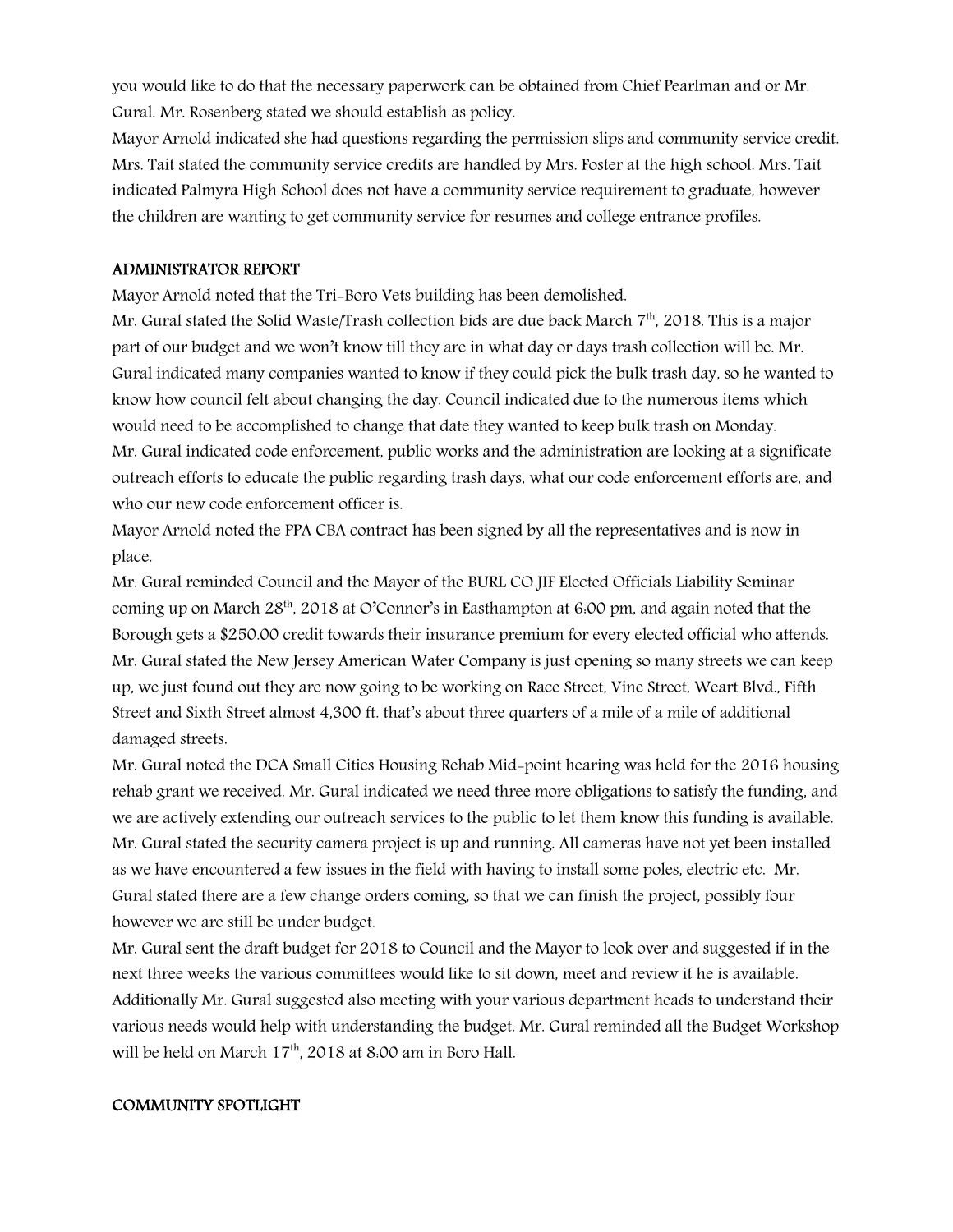Mayor Arnold reminded everyone the Panther Con is February  $23<sup>rd</sup>$ , 2018 at 5.30 at Palmyra High School in the gym, and tickets are still available.

Mayor Arnold indicated the Relay for Life, cancer fundraiser is at Park Tavern on Saturday March 24<sup>th</sup>, 2018 from 3:00 pm to 5:00 pm with advance tickets being sold for \$20.00.

Mayor Arnold indicated the Grand Opening for Personal Space Cat Lounge on Market Street. Mayor Arnold indicated the railroad lights are still being worked on at Cinnaminson Avenue. Mayor Arnold thanked Mr. Austin, Mr. Kaluhiokalani and Ms. Jackson for the completion of the Community Forestry Program Annual Accomplishment Report. Mayor Arnold thanked code enforcement, Mr. Lunemann and public works for their responsiveness to concerns of our residents. Mayor Arnold indicated she attended a council meeting with Willingboro Township and shared information regarding the Energy Aggregation Program and vacant/ abandon properties issues. Mayor Arnold indicated she had meetings last week with Governor Murphy and members of the State Assembly regarding our COAH obligations possibly becoming regionalized instead of each municipality having their own obligation. Additional conversations were had regarding business development, infrastructure and the conditions of the roadways. Mayor Arnold stated she received a call from a representative of the governor's office indicating that we were being awarded \$250,000.00 towards the reconstruction of Temple Blvd. Mayor Arnold indicated there are proposed changes to the state laws regarding the use of marijuana. Mayor Arnold indicated she attended a Regional Chamber meeting with Virtua, which is expanding in Westhampton. Mayor Arnold attended the Firemen's Fisherman's Flea Market which was a great success. Mayor Arnold stated she attended the Palmyra Harbour Condo Association meeting. Mayor Arnold indicted they are currently in the budget process and being self-managed they should be better able to control their costs. Mayor Arnold indicated some questions were asked regarding Main Harbour Drive and Mayor Arnold stated she would get back to them with additional information at a later date. Mayor Arnold indicated the Harbour Condo Association is also preparing for board member elections. Mayor Arnold stated the Boys Scout Troop 70 held a fundraiser which she also attended. Palmyra Senior held their Pot Luck Lunch which Mayor Arnold also attended. Mayor Arnold thanked Mr. Kirchner for his quick response regarding the roads conditions where was utility companies are working and is hopeful that the work should be completed by second week in March with final restoration to take place in April or May. Mayor Arnold stated the Neighborhood Chat with the Mayor will be held Monday February  $26<sup>th</sup>$ , 2018 at Evergreen Baptist Church from 6.00pm to 8.00 pm, and the Mayor's business meeting with the business owners in the Borough will be Tuesday February 27th, 2018 at the Community Center at 10:00 am.

## COMMITTEE REPORTS

Mr. Howard – Youth and Recreation, Public Building, Grounds and Parks – Mr. Howard indicated the committee met earlier this month and a report was given at that time.

Mrs. Tait – Public Safety Director, Board of Education Liaison, Public Events– Mrs. Tait indicated she attended the Board of Education meeting highlighting the report regarding sending the 6th grade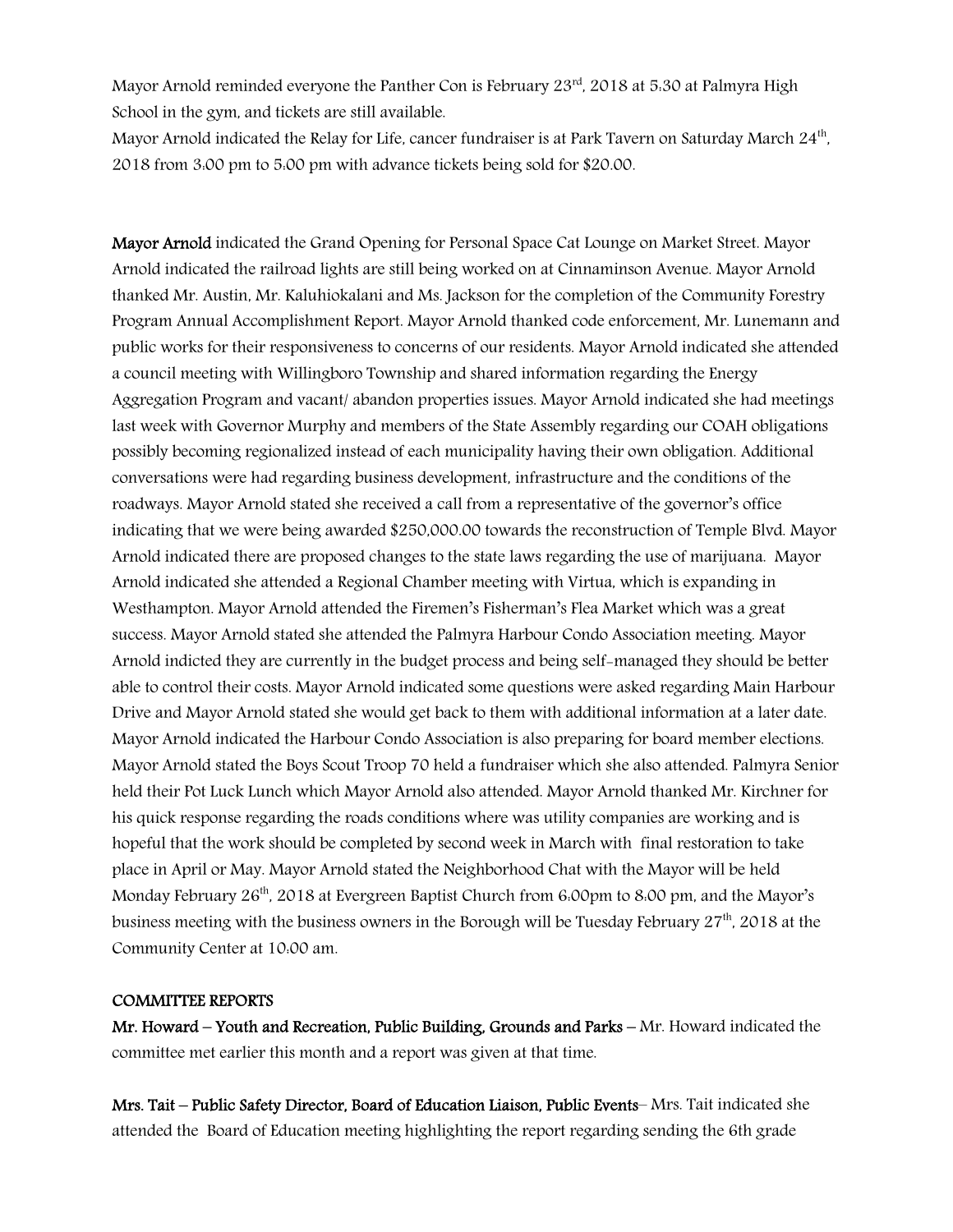students to the High School in place of Charles Street School. Mrs. Tait noted nothing has been decided and many options are still being looked at. Mrs. Tait stated that if the 6, 7, and  $8<sup>th</sup>$  grade students all go together to the same school, our test scores and state funding for grants are looked at differently than with them split between two schools. Mrs. Tait indicated there was a lot of the conversation also regarding the PARCC Test the effects to the district when students "opt-out" and attendance in the district. Mrs. Tait stated she sent out the list for public events and if changes were need please contact her.

Ms. Weiner – Administration and Finance, Business and Community development, Homeowner **Association** – Ms. Weiner stated the finance committee will be meeting tomorrow February 21<sup>st</sup>, 2018. Ms. Weiner stated she attended the Harbour Condo Association meeting last week and the new management appears to be doing well without the managing company and it appears they will be saving about 85,000.00 a year in their budget due to the change. Ms. Weiner stated the business and community development committee will be meeting on Monday.

Mr. Allmond –Communications and Public Relations Committee- Mr. Almond stated the communications committee will be meeting next week.

Mr. Yetter - Public Works, Redevelopment and Negotiations - Mr. Yetter stated the public works committee met earlier and all of council will be receiving the department s monthly report so that all can keep aware of what is going on. Mr. Yetter indicated the winter has been kind and we have plenty of salt and brine. Mr. Yetter also noted Mr. Haines informed the committee about Stormwater and pointed out the maps of the town are completely out of date. Mr. Haines is also implementing a process to keep track of everything so that we won't have any problems with the DEP inspections. Mr. Yetter indicated they are still working on pothole repairs, and the Green Team will be meeting tomorrow. Mayor Arnold indicated there was some conversation regarding adding an extended day for bulk trash during the spring and summer.

President Russell – Construction, Housing and Code Enforcement Committee- President Russell stated the Shade Tree Advisory Board met on February  $7<sup>th</sup>$ , 2018. President Russell thanked Mr. Austin, Mr. Kaluhiokalani and Ms. Jackson for completing the Tree City USA application and indicated they are working on another item with Barry Emends. President Russell asked council to think about what types of trees we would like to plant to replace the trees at Legion field. President Russell also indicated they were looking into the tree planting at the end of Broad Street by Market Street. President Russell indicated a meeting was held on February 11<sup>th</sup>, 2018 with Mr. Gural, Mrs. Kilmer, Mr. Yetter and Mr. Allmond where they had a lengthy conversation regarding the sign ordinance. President Russell indicated that perhaps the committee needs to address the ordinance in a manner which is area specific instead of town wide. Some additional discussion was have regarding size and various types of signs. Mr. Rosenberg stated when the Land Use Ordinance was last revised it was done principally by one person. Mr. Rosenberg stated there are professional experts who do this type of work and council should consider hiring a professional planner to handle this type of undertaking. Mr. Gural stated the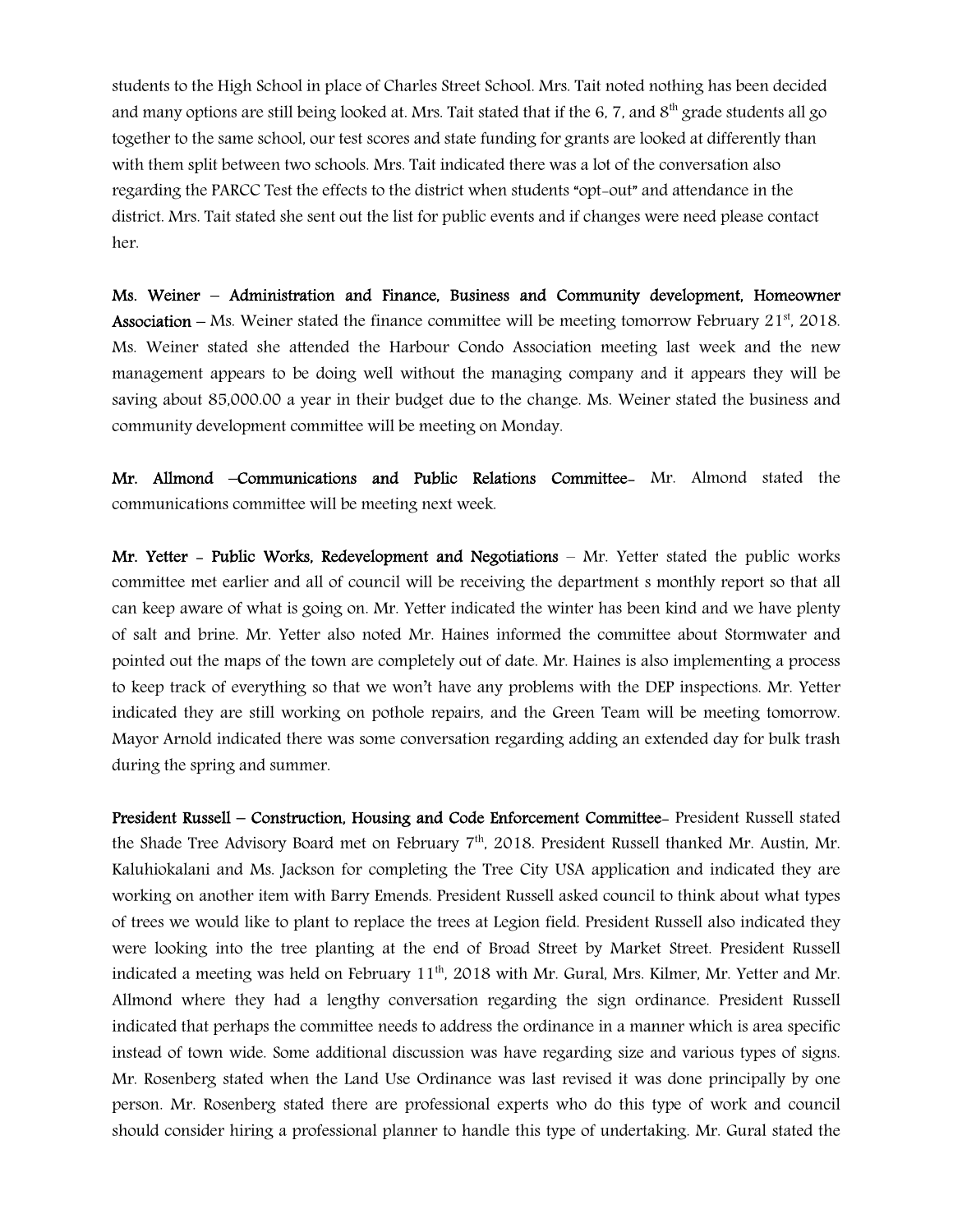Land Use Board is in the process of the ten year reexamination of the Master Plan which Mr. Gerkens of C GP & H is working on, perhaps council could come up with the structure of the various areas for signage and it could be given to our professionals including Mr. Gerkens and it could be written into the land use and or zone ordinance.

## PUBLIC COMMENT

Mayor Arnold then asked for a motion to open the Public Portion. Mrs. Russell made a motion to open the public portion for comments. Mrs. Tait second the motion

## All members present voted in favor of the motion

Mr. Boyell –Cinnaminson Avenue/Moorestown – Mr. Boyell expressed gratitude to the Mayor and Council regarding the appearance of Borough Hall. Mr. Boyell stated one of the Mayor's priorities was to improve the appearance of Borough Hall, it has gone from drab to spiffy. Mr. Boyell stated the improvements are appreciated by the residents and property owners.

Mr. McElwee – Columbia Avenue- Mr. McElwee asked to have the War Memorial added to the list for student volunteers. Mr. McElwee also stated that during the pledge of allegiance at the last meeting he noticed that the reporter for the Sun Newspaper sat in her chair, if she can't rise for the pledge of allegiance she should not be here.

No one from the public wishing to be heard, Mr. Yetter made a motion to close the public portion, Mrs. Tait second the motion.

## All members present voted in favor of the motion.

## MAYOR AND COUNCIL COMMENTS

Gina Tait notified council of the passing of Mr. Brian Minnix, the President of PAL/RIV AA and volunteer in the community.

Brandon Allmond had no comment

Lewis Yetter had no comment

Mr. Howard had no comment

Mindie Weiner had no comments.

President Russell stated in regards to what just happened in Florida, keep your love ones close and give them a big hug, as we are unaware of what's going to happen each and every day. President Russell thanked everyone for coming and stated they should have a good week.

Mayor Arnold thanked everyone for coming and sharing their thoughts and reminded everyone to be good neighbors and be kind to one another.

Mayor Arnold asked if there was something for closed session. Mr. Gural indicated yes, two contractual matters and one litigation matter.